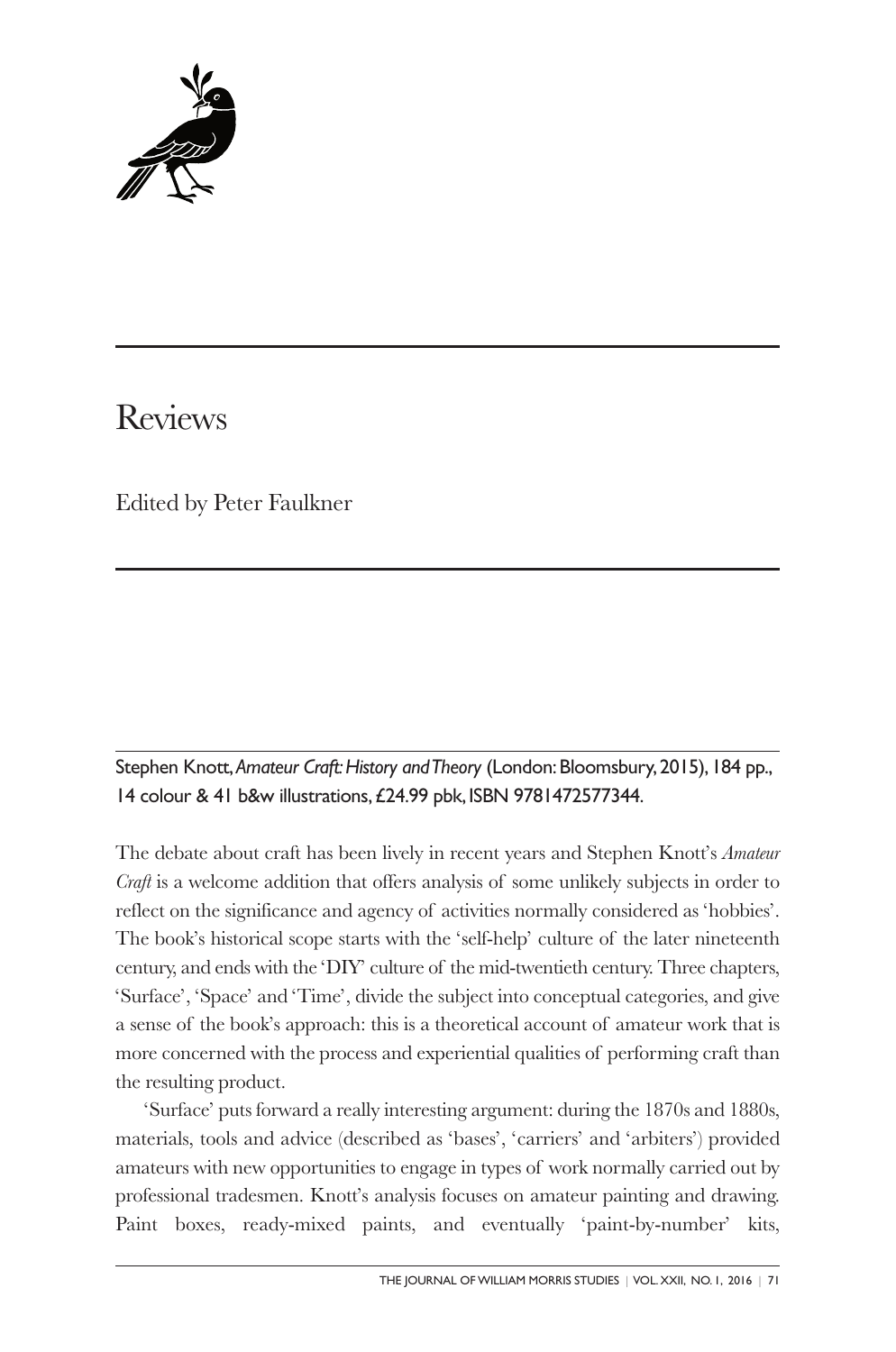demythologised the artistry of painting to the degree that it threatened the élite status of artists and art connoisseurs. Although highly constrained types of craft might imply conformity, this was not the case: 'even if the rules are strictly adhered to, each paintby-number cannot fail to be a unique copy due to the inherent idiosyncrasy of the hand' (p. 36). Knott demonstrates how 'paint-by-numbers' was appropriated by artists such as Jasper Johns and Andy Warhol during the 1960s, and more recently by Jeff McMillan. This evidence of how amateur activity fed back into the art establishment provides an example of how an amateur craft had an impact on 'modern paradigms of artistic production' (p. 43). According to the author, this is an ignored aspect of the historiography of modernist art, and supplies evidence that study of amateur craft can allow us to reassess modernist art from a new perspective.

'Space' proposes that the spatial context within which amateur craft took place is a valid subject for study. At this point Knott links amateur craft to the philosophy of 'everyday life' and initiates a discussion of the extent to which amateur craft allowed practitioners to escape or resist the broader structures and restrictions of capitalism. Knott contests the idea of amateur craft as 'personal self-fulfilment' and an antidote to 'mass production' (p. 45), which he considers exemplified in Matthew Crawford's book *The Case for Working with Your Hands* (2009). He goes on to describe what he sees as a tradition within philosophy most clearly articulated by Hannah Arendt's terms *animal laborens* (the oppressed labouring animal) and *homo faber* (the intelligent creative worker). He goes on to describe an 'inter-connected intellectual discourse that has built up around the adulation of the homo faber' (p. 51), which he sees as having its roots in 'the Arts and Crafts romanticism of John Ruskin and William Morris' (*ibid.*). He goes on to suggest that object-based study is one of the related problems: '[t]his elevation of the ideals of the homo faber that inherently marginalizes the imperfect configurations of amateur labour is largely dependent upon object analysis: whether the result of labour is considered an authentic addition to the material world or not' (*ibid.*). As a consequence, Knott focuses on the experiential elements of amateur activity: how the practice of performing craft might function as resistance to dominant culture. The study goes on to discuss the way that amateurs organise their tools: foldaway carpentry benches and tools arranged in an orderly manner on 'peg boards' show that amateurs exerted a form of 'quasi-control' over their labour (p. 71). His point is to minimise the significance of the end-product in favour of celebrating the context of production: 'I challenge the notion, articulated emphatically by Hannah Arendt, that things produced in free time are largely superfluous, unnecessary and unproductive. Like amateur workstations, the spaces that amateurs create are also differential: they mirror other spaces of everyday life while simultaneously stretching or quietly subverting these structures' (*ibid.*). The analysis then moves on to an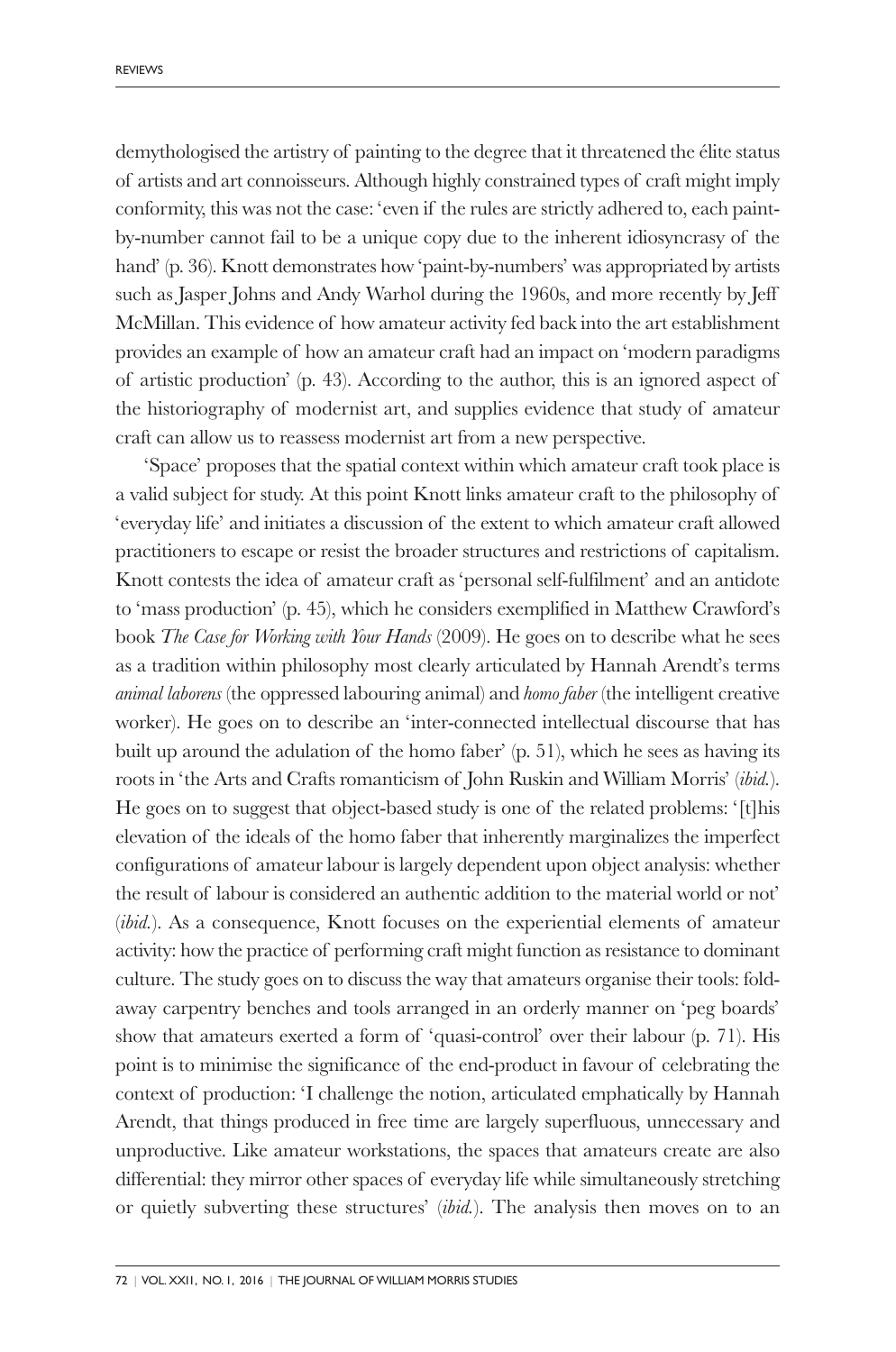extended case study of poultry-keeping which, too, can be considered as a reprieve from normal work as it 'performs the function of providing a space of suspension from everyday normative capitalist alienation where an individual can direct labourpower towards self-directed goals' (p. 83). The discussion then moves on to analysis of contemporary design and art, in particular Simon Starling's installation *Burn Time* from 2000, which involved hens using a replica of a former German prison, built in 1829, as a hen house. Knott finds a reflection of amateur production within the artist's activity, a sense of the amateur's 'convoluted inefficient and superfluous processes of production that reflect their subjectivity and freedom' (p. 86).

The final chapter, 'Time', examines the undeniable relationship between amateur craft and 'free time'. Knott speculates repeatedly about whether 'free time' is actually free, particularly in the light of Theodor Adorno's influential idea that the illusion of free time was one of the most effective illusory effects of a repressive capitalist system. Knott hints at some profound aspects of amateur practice but is always cautious about their agency or permanence: 'by dictating the pace and conditions of labour's exploitation, amateurs can create personal, miniaturized utopias and alternative worlds, for a limited time only' (p. 90). The author goes on to relocate amateur craft within ideas of 'play' and 'flow' in order to try and define the ways in which it may function to resist dominant modes of labour. An entertaining case-study of the railway modeller closes the analysis of amateurs and describes projects or 'layouts', one of which has been thirty-two years in the making and is not yet finished.

This study is an erudite and a valuable contribution to an interesting debate. No single study could adequately explain the scale and range of this phenomenon, and Knott's case studies are necessarily narrow, but this does raise the question of whether analysis of paint-by-numbers, chicken coops and railway modelling can really give us a sound basis for making generalisations about this vast subject. The book is clearly indebted to Glenn Adamson's approach to craft. Adamson acted as Knott's PhD supervisor, and this book is based on his thesis. Knott follows Adamson's method: a theoretical discussion is followed by some selective case studies and the discussion is then used to generate a reading of some recent art or design. There is nothing wrong with this *per se* but we might question whether it is valid to draw broad conclusions from this selective brand of cultural analysis. Knott follows Adamson in a simplistic approach to Ruskin and Morris, really just a casual nod towards them as originators of what he sees as a false discourse about craft and labour. This is particularly disappointing considering Ruskin's own interesting practice as an 'amateur' watercolourist and engraver, and Morris's non-professional activity in areas such as calligraphy. Knott's main target is what he considers a romanticised idea of nonalienated labour, but perhaps if he were prepared to consider Ruskin and Morris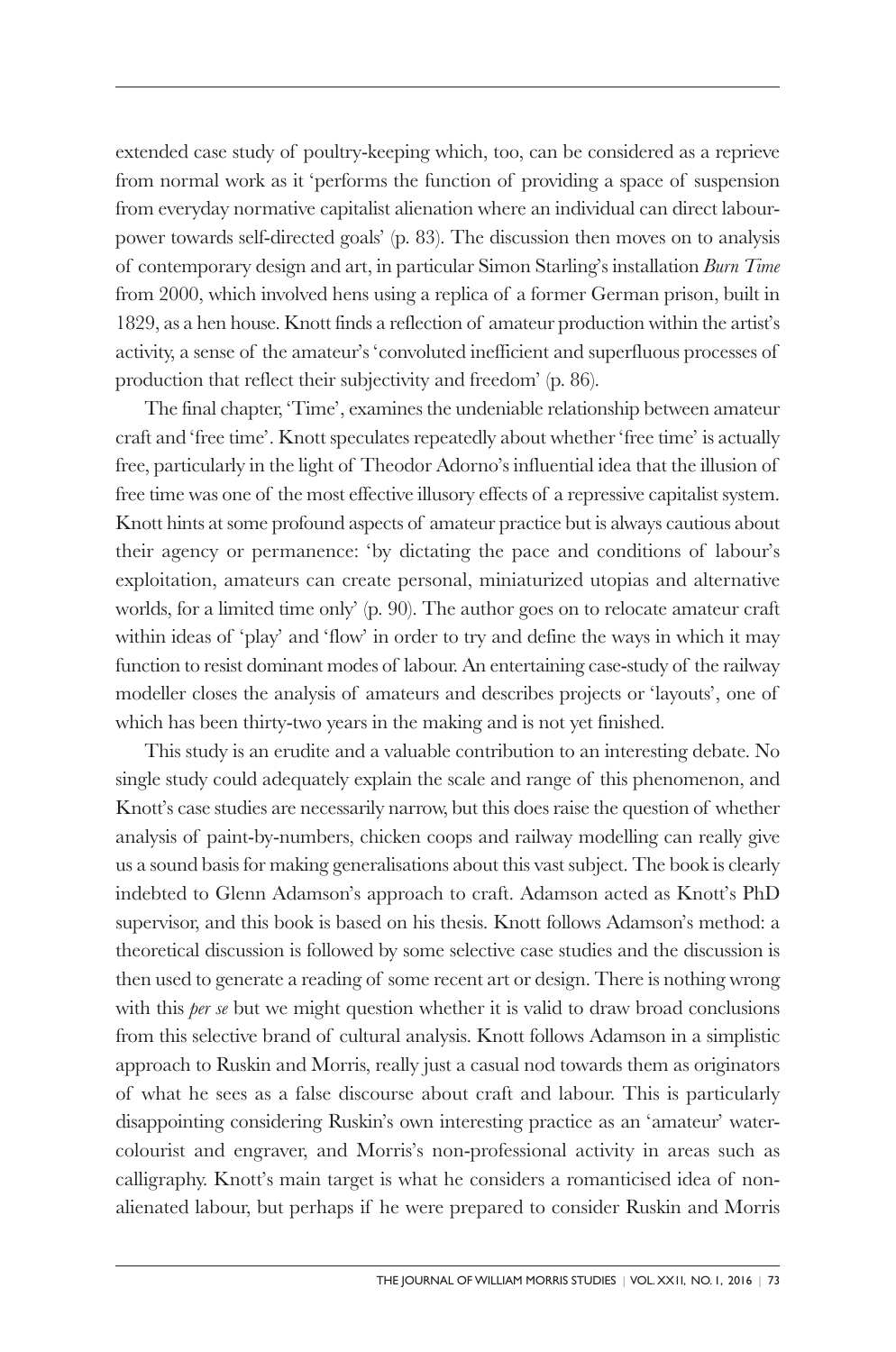within their historical context, a more complex idea of their attitude to labour and life would have emerged. This book has a political tone but carries the inbuilt pessimism of postmodern thought: craft is continuously represented as 'differential' or 'alternative' but the author never dares to suggest that this constitutes anything more profound or permanent. The author observes that 'utopian impulses' may 'bubble through to the surface' but apparently they do not offer meaningful or permanent resistance (p. 124).

The form of the book is unusual: it is large, thin and (the paperback at least) floppy, apparently a kind of physical commentary on the amateur instruction manual, signalled most obviously by the 'paint-by-numbers' design on the cover. An 'insert' provides some good-quality colour illustrations, and black and white illustrations provide examples and interest throughout the text.

Despite the reservations expressed above, I would recommend this book to anyone really interested in the subject. At his best, Knott provides subtle and nuanced analysis and his detailed study of the experiential aspects of craft is productive and instrumental in opening up a fertile area for future research. If we think about the sheer amount of time and effort collectively spent on amateur craft in the last century, its impact on how we perceive the relationship between work and life must have been profound, making the subject of this book all the more worthy of study. **Jim Cheshire**

Ronald Sly, *A Little Job forWilliam Morris: A Memoir of Robert Catterson-Smith* (Hertford: E. Jones and Sons, 2015), 211 pp.,£40.00 hbk, ISBN 9780993467318.

This is a difficult book to review, because it combines a great deal of interesting material about an undervalued member of the Arts and Crafts movement with numerous errors of fact and oddities of presentation.

The attractive cover shows the appealing title with a reproduction of the frontispiece of *The Well at the World's End* as the skilled Catterson-Smith adapted it from Burne-Jones's drawing for William Hooper to make the printing block for the Kelmscott Press edition. Inside, we disconcertingly encounter a loose erratum slip, inviting the reader to read 'Arts and Crafts' for 'Arts and Craft' throughout, and correcting several 'facts' as given in the 'Who's Who' section, only one of which is given a page reference. After the title, we learn that the book has been published by 'Jones and Sons Environmental Sciences Ltd'. The next page repeats the title and offers an attractive pastel portrait of Catterson-Smith by T. Murray Bernard Blaydon, and the ascription of the text to Ronald Sly. Much of this information is repeated in more detail on p. iii, where we find that the book has been edited by Roger T.K. Jones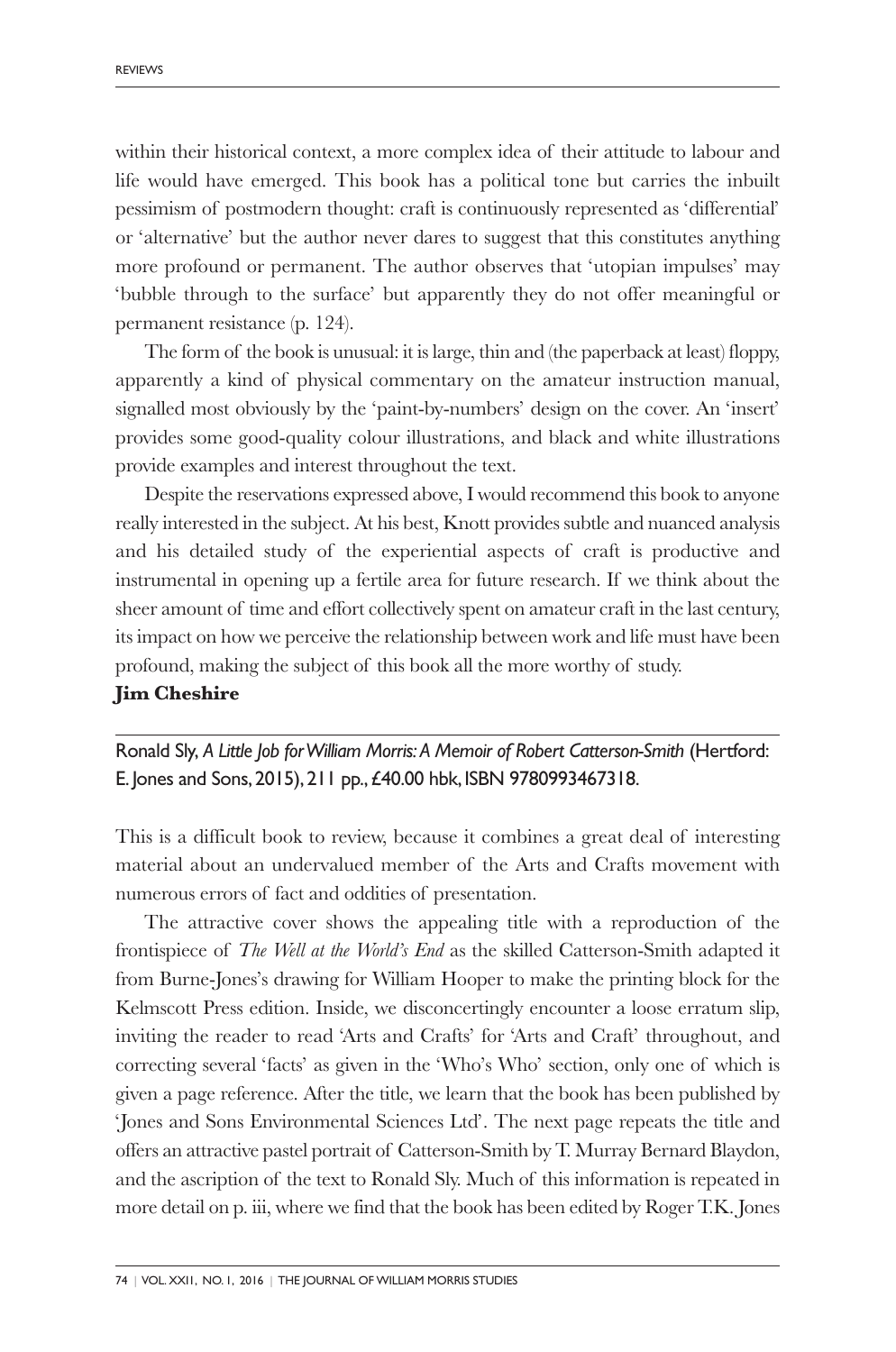and Dr. Jennifer Jones (née Sly), with design, artwork and images by Roger T. Jones.

On p. iv, the editors dedicate the book, on behalf of Ronald, to Morag Catterson-Smith, 'who's [sic] family provided the subject-matter for this Memoir and who spent many hours supporting the production of the manuscript'. The following two pages list the Contents of the rest of the book, after which Professor Stephen Wildman, Director of the Ruskin Library and Research Centre, offers a Foreword recommending Sly's memoir: '[i]t throws open a window into a life of considerable achievement, much underestimated but deserving more than passive attention' (p. vii). In an Editors Note [sic] we are told that that they have attempted 'to keep as close as possible to Ronald's original manuscript' (p. viii), omitting nothing and retaining Sly's punctuation; they have added images from the archive to enrich the work – which they do successfully. The editors thank Wildman for his Foreword, and for providing a biographical Postscript, with footnotes and bibliography, placing the memoir in its Pre-Raphaelite context. The following brief Prologue gives some information about the Catterson-Smith family, including the odd statement that Ann and Joseph Catterson-Smith 'produced 9 children, notably in 1806 at Skipton' (p. ix). We learn that Ronald Sly and Morag met while taking part in the Adelphi Players, a small touring company offering entertainment during the Second World War. Morag apparently said little about her family to Ronald; she offered him many 'surprises', which he took in his stride, 'the last of which also amazed Morag and forms the basis of what follows' (p. x).

It is at this point that we move into the main narrative, by Sly (pp. 11-177). This is printed in a Morrisian typeface with headlines in red, in short paragraphs and odd punctuation with tiny stops taking the place of commas, and some unexpected changes of type-size. The setting is loose, a long way from the tightness and solidity that was Morris's ideal. Throughout, quotations from poems are set with spaces between every line. We learn that it was from the extensive collection of Morag's Aunt Isabel, the daughter of Robert Catterson-Smith, that the material of the book was derived. After her death, Morag and Sly, a journalist, undertook the demanding task of making this material into a coherent narrative, without themselves having any detailed knowledge of the Arts and Crafts.

We are taken in some detail (and with many helpful illustrations) from Robert's birth in Dublin in 1853 in an artistic family – both his parents were painters – and his studies at the Dublin School of Art, where he developed his talent as a sculptor. But his father died suddenly in 1872, and Robert decided to try his luck in London, where he soon managed to become apprenticed to the sculptor J.H. Foley. However, Foley died in 1874, and Catterson-Smith recorded that 'from that time I struggled pretty hard to get the wherewithal to live, trying my hand at many different things'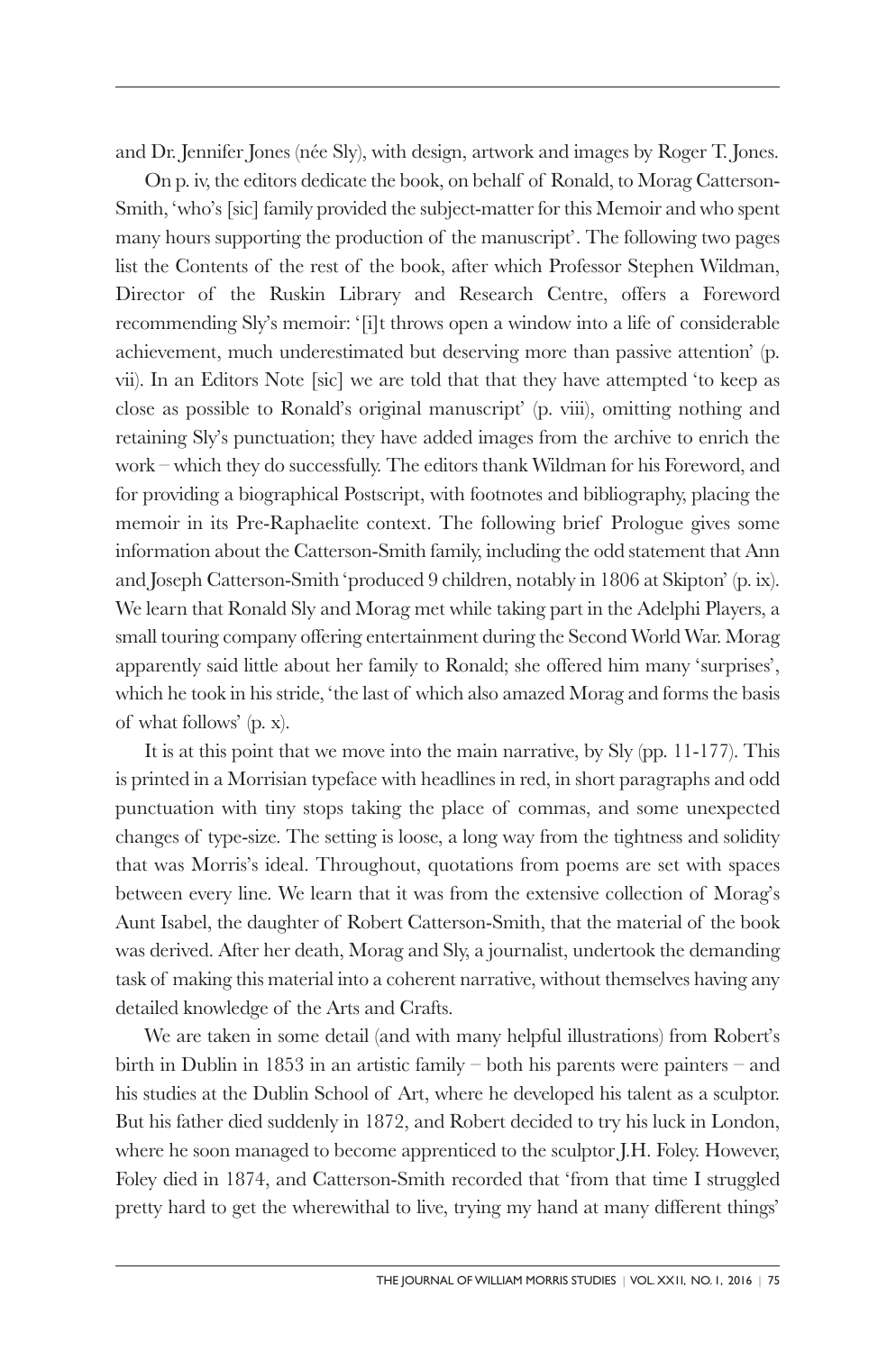(p. 17). Fortunately he was both determined and talented. He took an interest in socialism, and came to know Morris through attending lectures at Kelmscott House. He gradually made his way in London as a craftsman, especially as a metal-worker, but Morris enthusiasts will particularly appreciate the detailed account of the 'little job for William Morris' undertaken in response to a letter from Morris of 8 January 1894. The reader is made aware of Catterson-Smith's remarkable skill, which gave Burne-Jones's delicate drawings the definiteness that enabled Hooper to make them so powerful a part of many Kelmscott Press books, including most memorably in the *Chaucer*. Catterson-Smith gives a full technical account of his work (pp. 51-53), which is repeated in full by Wildman (pp. 190-91).

An attractive aspect of the work with Morris and Burne-Jones as reported here is the quality of the human relationships developed among this great group of craftsman, which included Burne-Jones's studio assistant Thomas Rooke, whose notes on their conversations were recorded, transcribed and published by Mary Lago as *Burne-Jones Talking* in 1982. Sly records that the first two copies of the Kelmscott *Chaucer* were handed to Morris on 2 June 1896. He notes: '[t]here does not seem to have been any particular celebration, probably because of Morris's weakness' (p. 69). Morris died on 3 October, and Catterson-Smith attended the funeral at Kelmscott on 6 October. Catterson-Smith's services to Burne-Jones continued after the death of the latter in 1898, when Georgiana encouraged him to work on some designs she had found in Rottingdean to make the very attractive small book of twenty-five engravings published as *The Beginning of the World* in 1902.

Wildman refers to the book as 'Ronald Sly's family memoir' (p. vii), but Sly makes every effort to include in the memoir a full account of Catterson-Smith's public activities. He moved into a successful career in art education in 1898, teaching drawing and general design at the newly opened Central School of Arts and Crafts and becoming Assistant Inspector of Schools of Art and Art Classes for the London County Council's Technical Education Board. He was also producing fine metalwork, exhibiting some of it at the fourth Arts and Crafts Exhibition Society in 1893, but he was not to remain in London, and from here on the book's title becomes irrelevant. In 1901 Catterson-Smith applied for and achieved the post of Headmaster of the Vittoria Street School for Jewellers and Silversmiths in Birmingham, where he successfully brought together the Art School and Technical Room aspects of the institution. Georgiana encouraged him to move to Birmingham if the terms offered were suitable, and had expressed her positive view of her husband's home-city: '[t]here is such a nucleus of right feeling for art in Birmingham that every faithful soul who goes there will strengthen it *appreciably* – which is a very great thing' (p. 76). Catterson-Smith continued as a skilled metalworker, cooperating with Philip Webb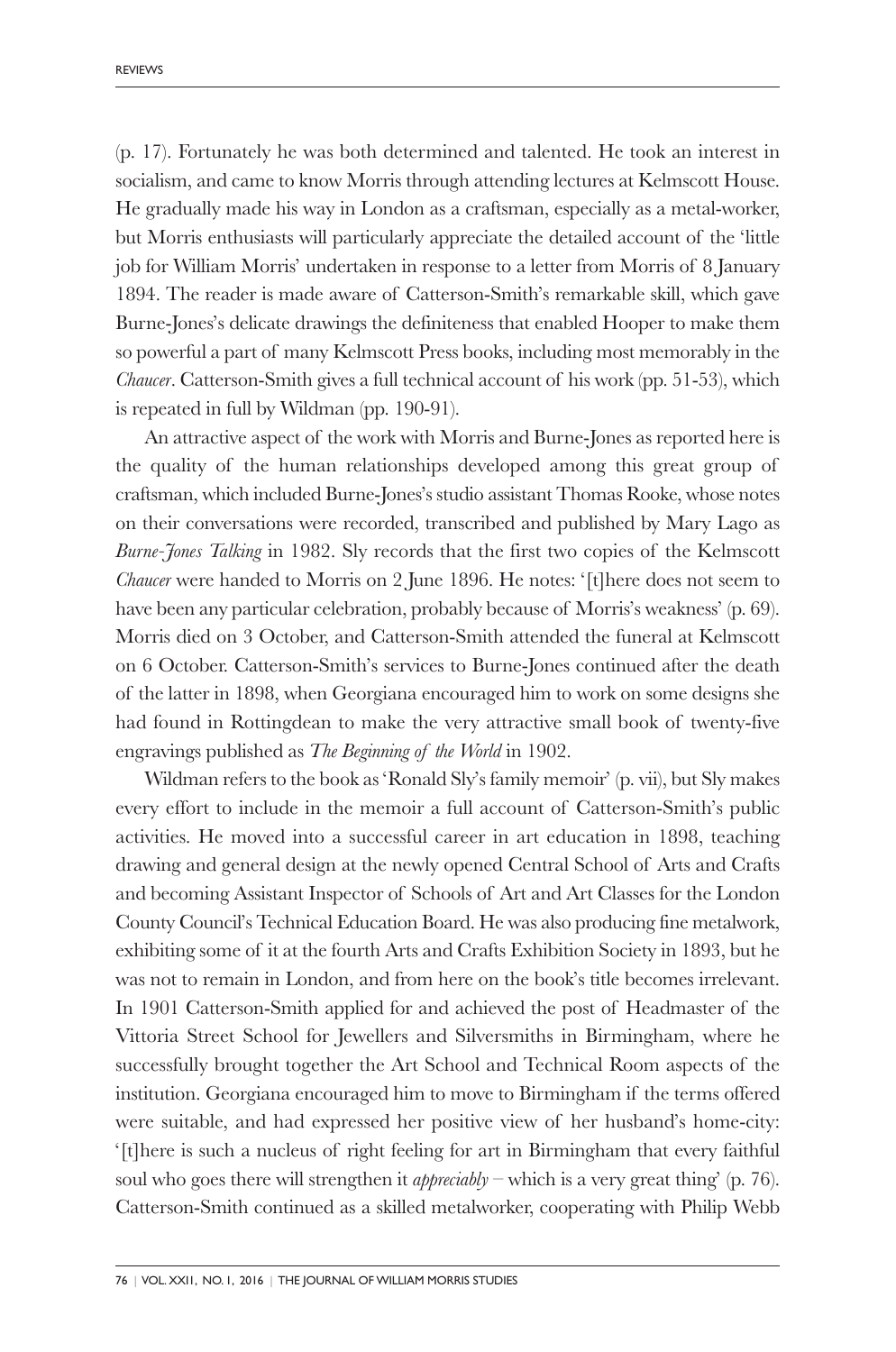in creating a ceremonial mace for the new university of Birmingham, founded in 1900. Birmingham had produced the first Municipal School of Art in England in 1877, with the dynamic E.R. Taylor as Head. Taylor had to retire in 1903, and Catterson-Smith was unanimously elected to succeed him, and proved a great success. One of his initiatives was to develop the idea of Drawing from Memory, an approach introduced in Paris by Lecocq de Boisbaudran during the mid-nineteenth century. In his *Drawing from Memory and Mind-Picturing* (1921), Catterson-Smith argued that his experience of teaching this method had convinced him that it 'far excels the older method in developing observation, skill of hand and imitation' (p. 199). The method continued to be employed successfully into the 1930s, but was replaced by the New Art Teaching during the 1940s.

But by then Catterson-Smith had retired. He had been Director of Art Education for Birmingham since 1911, and had his tenure extended by three years in 1917, but had to retire in 1920 (aged sixty-seven). Unfortunately, there seems to have been some acrimony over his pension arrangements; Emery Walker wrote that the municipal authorities had behaved 'shabbily' towards him (p. 201). Perhaps for this reason, he did not remain in Birmingham but moved to Twickenham, continuing to do some teaching in Clapham. His wife died in 1922. The tone of Sly's account of the later part of Catterson-Smith's life suggests something anti-climactic, although he continued to lecture, and to judge arts and crafts exhibitions. He died at Richmond in 1938. Among the many tributes he received was one from Lady Cockerell, which forms Sly's concluding sentence: '[h]e was without guile and most lovable and I feel honoured to have known him' (p. 177).

The next part of the book is a section called 'Who's Who' (pp. 178-85) in which the editors try to provide background information about the artists and craftsmen associated with Catterson-Smith. Unfortunately, a number of errors occur in this section, some of them noted in the Erratum list; there are others, such as 'Ford Maddox Ford', 'Rosetti', and 'Tennyson, Alfed'; in addition the use of italics for titles is inconsistent. All this is a pity, as any competent scholar could have sorted out all of these matters in half an hour.

We then come to a scholarly account of Catterson-Smith by Professor Wildman, in eleven brief sections, printed in a modern font; no suggestion is made as to how the reader is to relate this to Sly's account with which it necessarily overlaps. Later in his account, Wildman quotes (on p. 192) a very interesting letter about Morris not previously known to me, written on 12 February 1906 to the furniture designer Percy Wells. Unfortunately the letter is not quoted accurately in the book under review, but Wildman has kindly provided the complete and accurate version quoted below: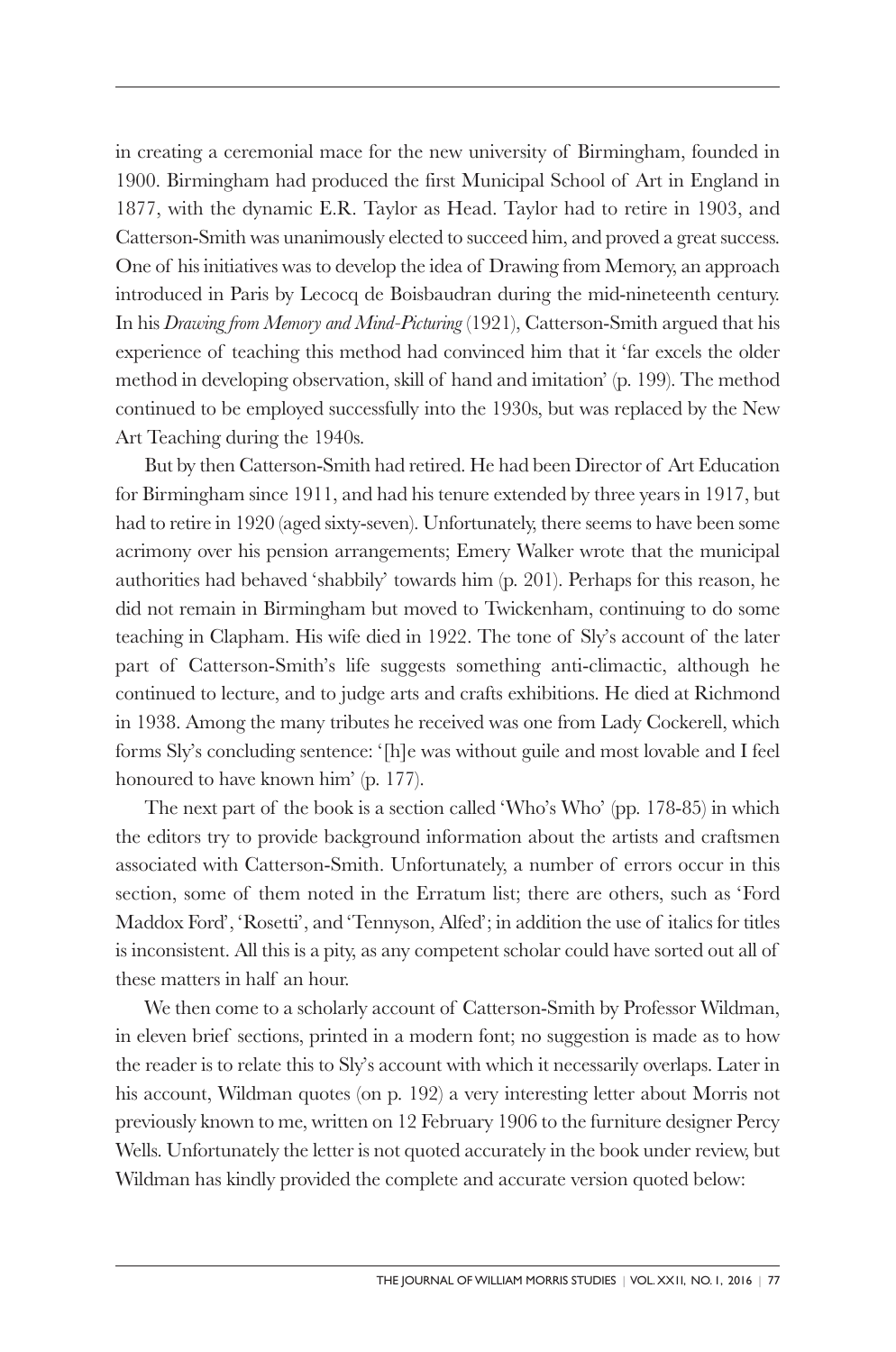As to my personal impression of Morris – One characteristic was his total indifference as to what people thought of him. To be himself completely seemed to possess him utterly. He was as guileless as a 3 year old child – And gave me the same feeling of wonderment when looking at him that one feels on looking at a lion – Guilelessness and strength combined with a faraway feeling. An intense loathing of affectation. I will spew this out of my mouth sort of a feeling to any one tainted with affectation. I[t] gave me the impression that he suffered from the idea that a vile state of society hindered him in the complete fulfillment of his being – and that he saw was the curse under which we all live. One saw now and then that he had a deep tenderness – But no fragment of sentimentalism. He hated being asked questions – especially questions which meant an effort at analysing. He appeared to be unable or unwilling to separate his feelings from anything he thought about.

The beauty of the outside of things was enough for his mind, he did not wish to probe to the unseen. Unfairness of any sort was grit in his wheels.

He was [singularly?] patient with the working men. And would say if one made a disparaging remark about them – 'What can you expect?'

This description draws attention to aspects of Morris not frequently emphasised, but quite consistent with what we know of him, in particular his lack of interest in theoretical questions and in the unseen. There are no fewer than ninety-nine footnotes to Wildman's piece, in contrast to their absence from Sly's text. A Bibliography is provided in chronological order (without giving places of publication) from Fred Miller in 1898 to an unpublished Cambridge PhD thesis of 2012. Item 4 is given bizarrely as *The Collected Works of William Morris*. *With Introductions by His Daughter May Morris; along with William Morris: Artist, Writer, Socialist* (Longmans, Green and Company, 26 vols, 1910-1915). This conflates the 24 volumes of the *Collected Works* of 1910-15 with the two volumes published in 1936 by Basil Blackwood at Oxford University Press. Norman Kelvin's *Collected Letters* is cited as 5 vols; this should read 4 vols in 5. The Bibliography includes *Robert Catterson-Smith: A Forgotten Pre-Raphaelite*, an exhibition catalogue of 1998 by Campbell Wilson, but as the Bibliography is not annotated, no indication is given of the importance of this book.

This mixed volume ends at this point, with no index to encourage the scholarly reader, for whom the volume was clearly not intended. It left this reviewer with very mixed feelings, but glad to find Catterson-Smith receiving the attention he certainly deserves.

#### **Peter Faulkner**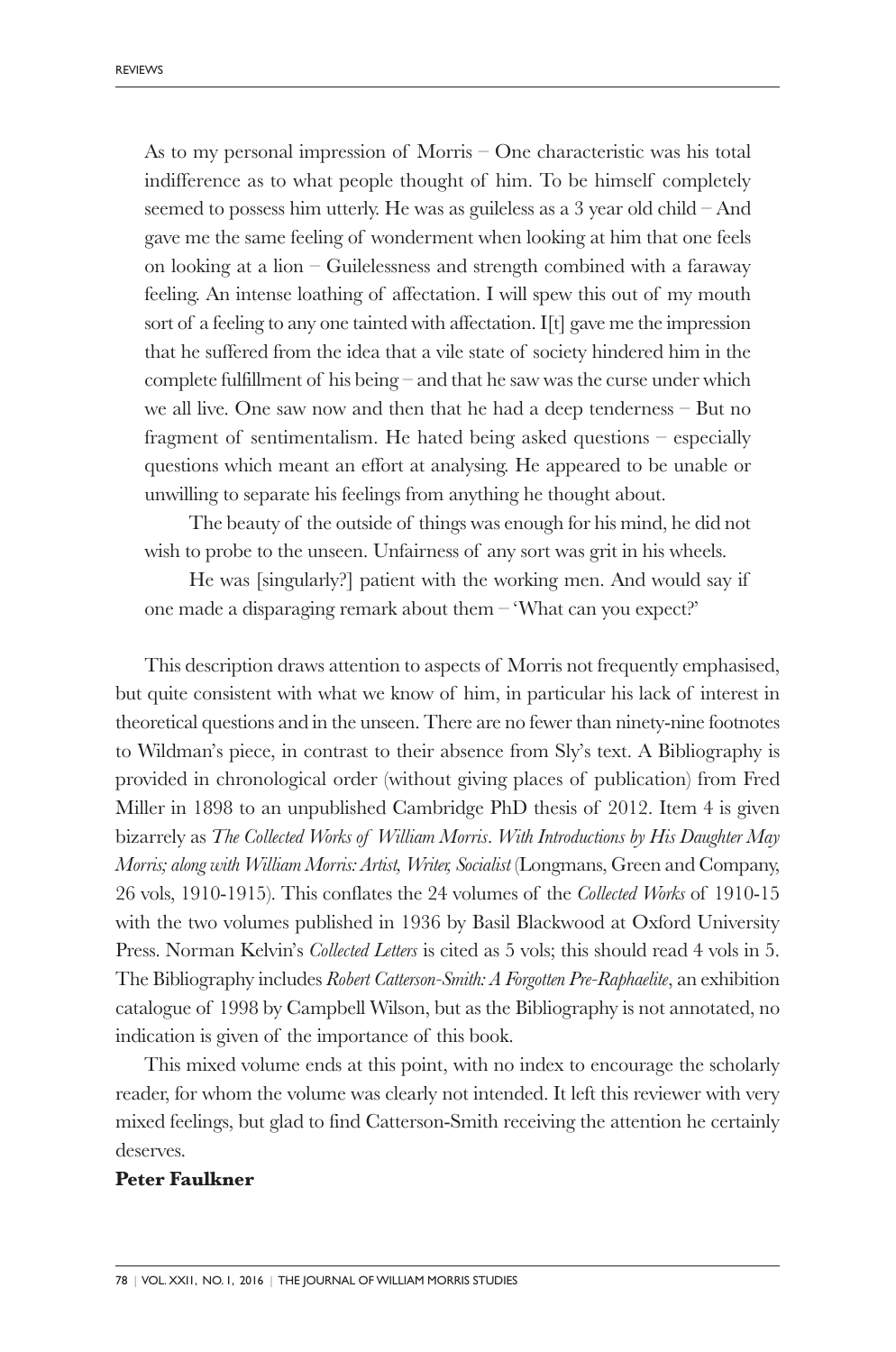William E. Fredeman, ed.,*The Correspondence of Dante Gabriel Rossetti,Volume X: Index, Undated Letters and Bibliography*, compiled by Roger C Lewis and Jane Cowan (Cambridge: D.S. Brewer, with the Modern Humanities Research Association, 2015), 395 pp., 1 black-and-white illustration,£125.00 hbk, ISBN 9781843843955.

An index is seldom a text to read for itself, but a functional tail-piece to a non-fiction book, used like a search engine for locating references to people, places, other texts. Possibly, in the digital age, traditional published indices are redundant  $-$  any electronically-read book has an inbuilt search facility highlighting names and pages, and so saving us all the effort of either compiling or consulting.

However, this final volume of the Rossetti Letters project, initiated many moons ago by 'Dick' Fredeman, is no traditional index, but 'an analytical and biographical index […] designed to give researchers the widest possible contextual access to all names of persons, places, works of art, writings, organizations and activities both physical and intellectual mentioned in Rossetti's letters and in the notes for the years 1835-82' (p. 1). Moreover, it is also a subject index, with mini-descriptions and subheadings, in chronological order. No wonder then that it fills 564 columns of small type. The remainder of the volume contains forty-three pages of undated, unpublished letters, which are also sadly unnumbered, and, as far as I can see, unindexed, though mostly of the minor 'come to dine on Thursday' variety.

The 125 column entry for Rossetti himself therefore reads like a summarised biography, arranged in twenty-one sections, each subdivided by year: Chronology of events, Art, Poetry & Photography, Music, Theatre, Actors & Actresses, Finances, Health, Philosophy, prejudices and idiosyncrasies; Artistic works from Juvenilia through to unexecuted or aborted works and proposals; Literary works from Juvenilia through published works, individual poems, nonsense verses and translations to reading. These sections are fairly simple to follow, though at times they suggest the need for an indexed index.

Initials refer to some eighty-six individuals listed in the prelims (the index may contain more – in the entries I spotted EES [iddal] not in the list). Lesser characters in the soap opera that was Rossetti's life, or at least his after-life – Barbara Bodichon, say, or Vernon Lushington – are of course outlined only insofar as they interacted with Rossetti. Others have fuller treatment, notably William and Jane Morris, with five and seven columns respectively. In the latter there appears some confusion, under the listing for references in 1870, which after 'DGR addresses love letter to her reminiscent in sentiment & even phrase of the passionate love-sonnets written during this period', continues: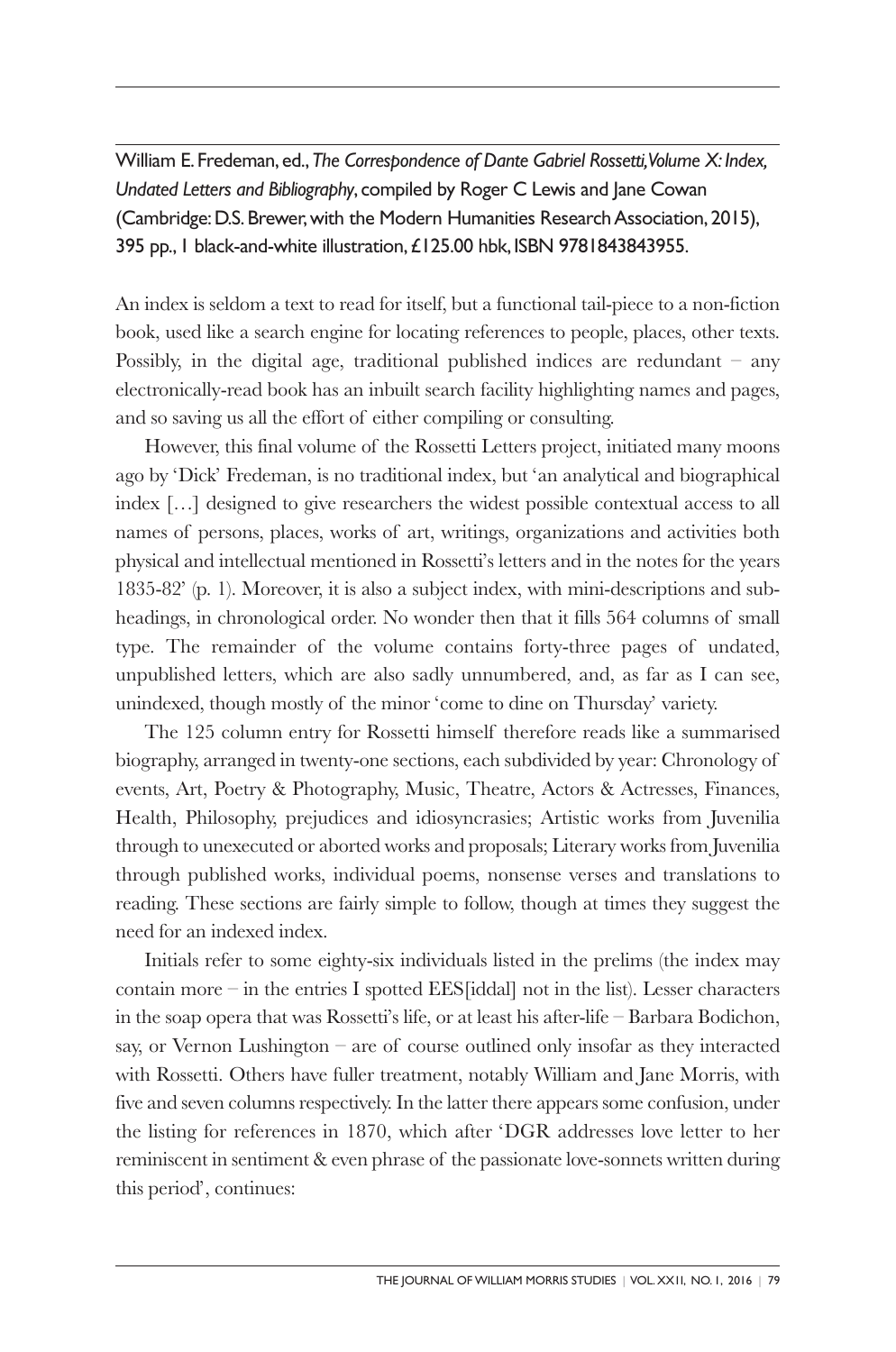WMs visit DGR at Scalands; 'benefitting greatly' at Kelmscott; JM spends a longer period there, not at Scalands but an adjacent cottage, Fir Bank [...]; Kelmscott better for her than 'all the mineral baths in Germany'; 'wonderfully better'; 'much better'; DGR lends rooms in Glottenham house, 'so ill again'. (p. 123)

In fact Kelmscott did not feature as a country residence until 1871. And amid the dense entries I daresay there are other minor errors and omissions – I confess to not having read every word – such as the unglossed references to Mike [Michelangelo] and Sandy [Botticelli] in a note to Fairfax Murray. Some readers may be disappointed that there is no visible summary of the famous affair with Janey, though Rossetti's later letters to her are summarised in detail – thus with letter 375 in 1880:

[DGR] tries to articulate in this letter his love for JM as expressed in his sonnet 'True Woman: Herself': 'if life & fate had willed to link us together, you wd have found true what you cannot think to be truth when – alas! – untried'/ FSE calls Nov 25 to discuss pub[lication] DGR's old & new poems in 1 vol./ WBS may be forced to move because of construction on Chelsea Embankment […].

(pp. 125-26)

The wealth of detail is really too much to cover in a review, but contains plums such as this entry, listing citations from 1849 to 1871:

Stunners & stunning (PR calorific): copy of Bonnard, stunning words for poetry, CP[atmore]'s 'Seasons', Notre Dame, Leonardo, & Titian's Francis I; WMR's 'Mrs. Holmes Grey'/Dürer's etchings, in RA & other museums, Creswick's 'scurvy style towards a poor old stunner' like WHH, country round Sevenoaks, WBS, frame for Beatrice, 'overwhelmingly stunning', *King Arthur and the Knights of the Round Table*, Bernhard Smith 'first-rate old stunner', DGR's crib in Hastings, 'cordial stunner' at Belle Sauvage; JEM's *Found* in DGR's Folio skit, FMB calls EES 'a stunner & no mistake', Marchioness of Waterford, 'stable of stunners [WEF]', Ruth Herbert, ACS & EBJ define Heaven as 'a rose-garden full of stunners', Lady Ashburton 'a regular Stunner', painter Gérome a 'stunner of a sort', *The Merciless Lady* ('stunner'), 'I got La Pia on the canvas yesterday & the head will come stunning', photo book by CFM 'a real stunner'.

(p. 258)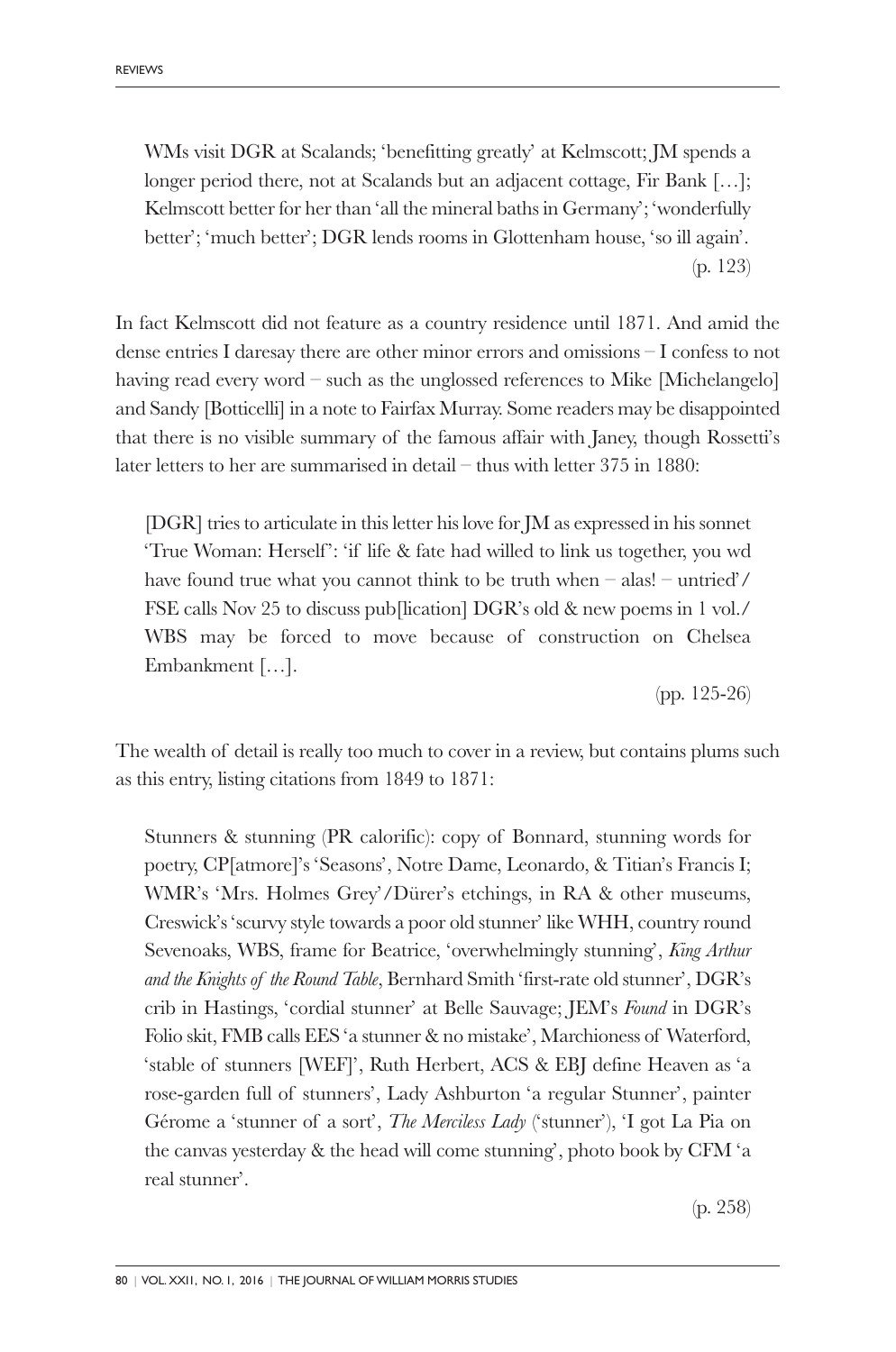This ought to qualify the now-generally received view that Rossetti and all Pre-Raphaelites used the term for female models, when it was chiefly a simple commendation like 'fab' or 'cool'. But it probably will not: the now-popular account of the art and artists has far more power than the verifiable facts – which this volume, as culmination to a magnificent project, does much to clarify. As editors, which is a better word than compilers for this meta- and mega-index, Roger Lewis and Jane Cowan deserve the highest praise  $-$  a daunting endeavour, stunningly realised. **Jan Marsh**

Gavin Stamp,*Gothic for the SteamAge: An Illustrated Biography of George Gilbert Scott* (London: Aurum Press, 2015), 208 pp., numerous colour and b&w illustrations, £30.00 hbk, ISBN 9781781311240.

# P.S.Barnwell,GeoffreyTyack andWilliamWhyte, eds, *Sir George Gilbert Scott 1811–* 1878 (Donington: Sean Tyas, 2014), 248 pp., 83 b&w illustrations, £40.00 hbk, ISBN 9781907730375.

In a letter of 13 May 1889 to Georgiana Burne-Jones, William Morris described a visit to Bradford-on-Avon: 'The church is a very big and fine one, but scraped to death by G. Scott, the (happily) dead dog'. Although Morris would not have published such an unkind remark, the jibe undoubtedly represents his considered opinion of George Gilbert Scott. It scarcely matters that Morris was wrong: Holy Trinity was restored by J. Elkington Gill of Bath (in 1865-66), and Scott never laid a finger on it. But by 1889, Scott had been dead for eleven years, and his reputation as the prime villain in the saga of Victorian church restoration was almost beyond argument. Scott was not the architect most hated by the SPAB – that title should probably be accorded to J.L. Pearson – but he has an honoured place in its pantheon of the damned because the society traces its foundation to Morris's celebrated letter to the *Athenaeum* of 5 March 1877: 'My eye just now caught the word "restoration" in the morning paper, and, on looking closer, I saw that this time it is nothing less than the Minster of Tewkesbury that is to be destroyed by Sir Gilbert Scott'.

As Gavin Stamp points out in his brilliant, spirited 'illustrated biography', Scott's prominence as a designer of new buildings as well as a restorer of old ones made him a convenient focus for Morris's attack. He was, as he remains, the quintessential Victorian architect, and judgments of the architecture of his age have often focused on his most prominent London buildings – the Foreign Office, the Midland Grand Hotel at St Pancras Station and, of course, the Albert Memorial, the work that won him his knighthood in 1872. He also seems characteristically Victorian in his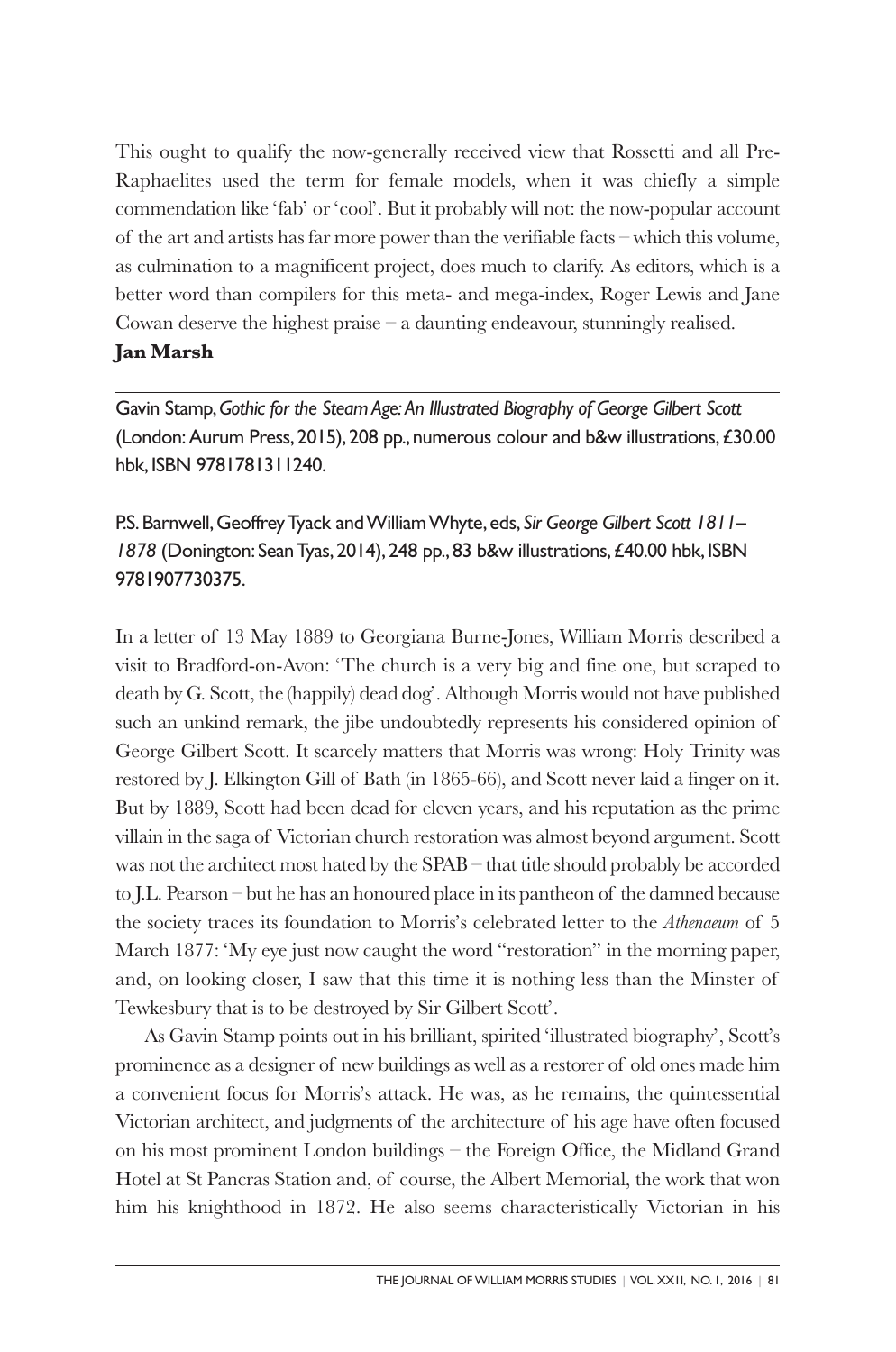workaholic industry: after Scott died of heart disease, caused in part by exhaustion, his obituarist in the *Builder* listed 732 works produced by Scott's office, one of the largest in nineteenth-century Europe. Stamp tells us that this was an underestimate – 879 is a more likely number. Inevitably, not all these jobs were of equal significance or merit, and a considerable number have disappeared, so to judge Scott's achievement it is necessary to make a critical selection from his great output, demolished as well as extant.

This is the core of Stamp's achievement. His book has an unusual structure. The first half, an extended biographical essay, is especially valuable as there is no fulllength biography of Scott, and there has been no monograph since David Cole's terse, underrated *The Work of Sir Gilbert Scott*, published in 1980. Scott's work is on the whole well documented, but disappointingly few personal papers have survived. The most important source for his life is his posthumous *Personal and Professional Recollections* (1879), the first published autobiography by a British architect, but in many ways it is a self-serving text that needs to be handled judiciously. Stamp has conquered these shortcomings to produce a vividly convincing account of Scott's personality, in which fierce ambition and thin-skinned prickliness were combined with gentleness of manner, kindness and a lack of either social or intellectual snobbery that made him loved by almost everybody who worked for him.

Stamp's skills are no less evident in the second half of the book, a rich selection of illustrations, historic and modern, of Scott's key buildings, arranged by genre and explained in discursive captions. Here Stamp reveals the fruits of many years of studying Scott, going back to the 1960s, when as a schoolboy he joined the Victorian Society because it was battling to save St Pancras Station. Spread over 110 welldesigned pages, the combination of these illustrations with Stamp's sharp analyses resembles an outstanding lecture. It has much to offer specialist as well as amateur enthusiasts for Victorian architecture, since it ranges so widely, both in building type and geographically. Some of Scott's most impressive buildings are outside Britain, notably his spectacular Bombay University and fine cathedral in Christchurch, New Zealand, now sadly threatened with demolition after being damaged in the 2011 earthquake. The section on Scott's churches is particularly valuable, since they have rarely received much thoughtful criticism, and are so numerous that an overview is difficult.

Stamp defends Scott's reputation as a restorer, but, on the reasonable grounds that restoration is difficult to illustrate, he focuses his section on restorations on Scott's magnificent fittings for medieval cathedrals – although his illustration of the degraded state of the chapter house at Westminster Abbey before Scott got to work is telling. A fuller analysis of Scott as a restorer is a highlight of a volume of papers given at a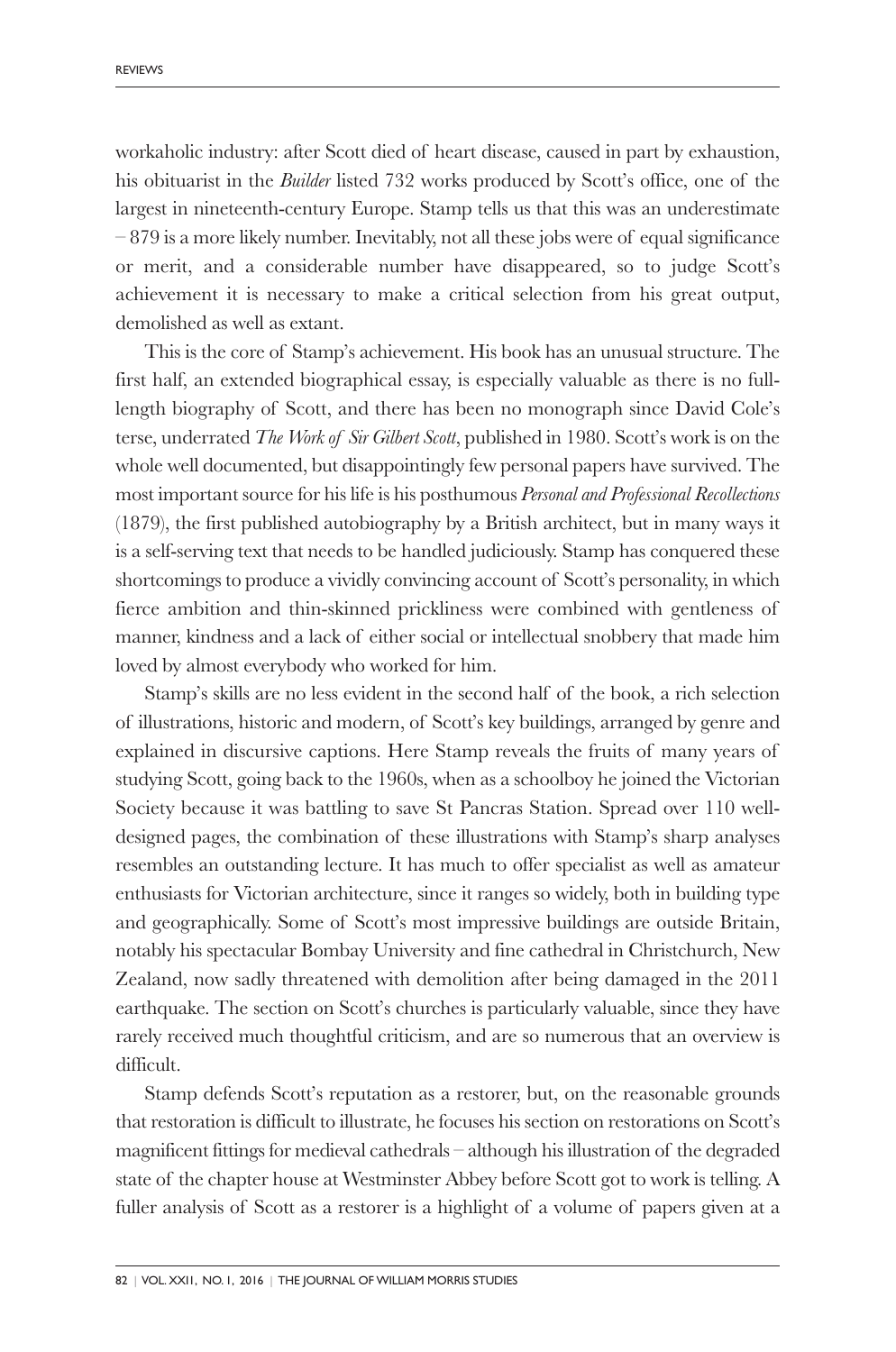conference at Rewley House in Oxford to mark the bicentenary in 2011 of the architect's birth. Twelve leading scholars of nineteenth-century architecture – including Stamp, who provides an introduction – examine some of the many aspects of Scott's career, ranging from country houses (by Peter Howell) to his government buildings in Whitehall (by M.H. Port).

Although in a rather apologetic preface, one of the volume's editors, P. S. Barnwell, draws attention to the lack of essays on Scott's commercial and institutional buildings, or on any public buildings apart from his Whitehall schemes, these do not seem serious absences. That is partly because what is here is so good. Chris Miele provides a tantalising taste of the biography of Scott on which he is working, with a paper on Scott's earliest years as the child of an impoverished Evangelical parson that explains a great deal about his insecure, driven personality. Geoff Brandwood cleverly deals with Scott's churches by focusing solely on his work in London, where there are significant works from every stage of his career. G.A. Bremner draws on the wide research for his masterly study of the Gothic revival in the British empire, *Imperial Gothic* (2013), to set Scott's colonial cathedrals in their architectural and religious context. Although Simon Bradley's study of Scott's work in Cambridge is based on research for his revision of the *Buildings of England* volume on Cambridgeshire (2014), he goes well beyond that book in an absorbing analysis of the network of patronage that brought Scott such major commissions as the chapel for St John's College.

However, most readers of the book with an interest in Morris will turn first to the chapter on Scott as a restorer, written by Claudia Marx, a practising architect and author of a major but as yet unpublished 2010 PhD thesis on the restoration of cathedrals and major churches in England during the nineteenth century. She briefly analyses the development of Scott's approach to restoration and convincingly argues that it became increasingly conservative. She also explains that the debates that prompted the foundation of the SPAB during 1877 went back at least to the 1840s, when Ruskin's attacks on restoration prompted a riposte by Scott, *A Plea for the Faithful Restoration of Our Ancient Churches*, published in 1850. While urging a cautious approach, Scott argued that if medieval churches are to remain in use, they will have to be adapted for modern liturgical needs. He returned to this argument in his reply to Morris's 1877 attack on him: 'Let the Society make up their minds at once that any attempt to banish religious motives from the treatment of churches is suicidal. They were built from such motives, and must ever be treated with like aim'. This was a point that Ruskin, and after him Morris, could never quite concede.

One reason is that Morris, like Ruskin, thought that architects who specialised in church restoration were hypocrites who were doing unnecessary work just for the money. Morris must have looked at Scott's *Recollections* – or at least read reviews of it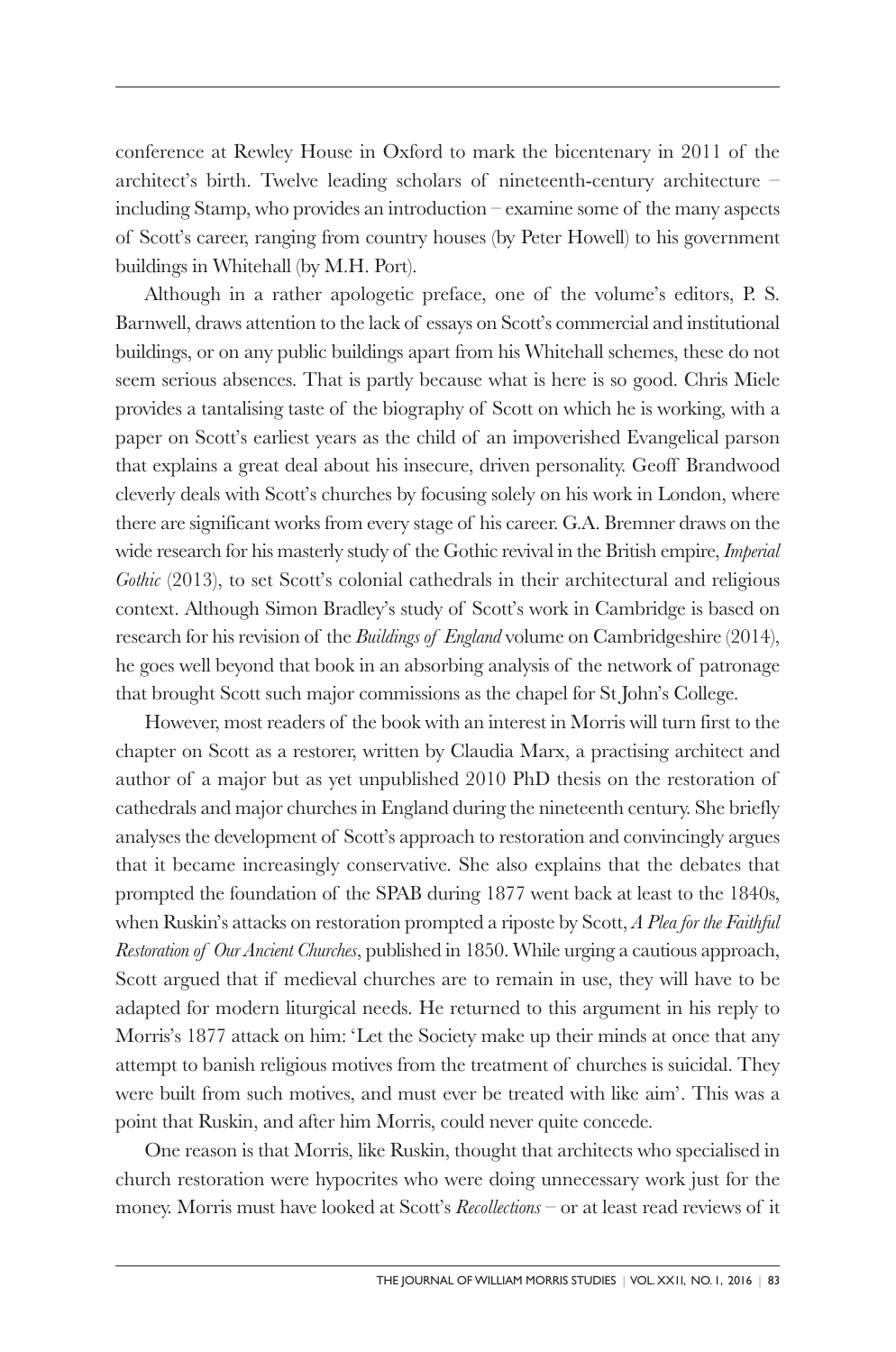– since he seized on Scott's admission that he agreed to change his design for the Foreign Office from Gothic to classical after recalling that he had a family to support, and could not afford to lose such a major commission. Scott, 'the old bird', wrote Morris to Thomas Wardle on 13 April 1877, 'is convicted out of his own mouth of having made an enormous fortune by doing what he well knows to be wrong, – he is a damned old thief in short'.

More subtly, Morris argued that Scott translated medieval buildings into Victorian ones. In *Concerning Westminster Abbey* (1893), Morris wrote that Scott and Pearson's restoration of the exterior of the north transept was 'another example of the deadalive office work of the modern restoring architect, overflowing with surface knowledge of the medieval work in every detail, but devoid of historic sympathy and true historical knowledge'. Morris's point is all the more telling because he was attacking not Scott's destruction of a medieval original (an accusation that Pearson's work invites) but his addition of new sculpture in a conjectural recreation of the transept's portals. Marx concedes this point, writing that '[u]ltimately, rather than enhancing the credibility of the restoration, Scott's consummate Victorian details have diminished it, undermining his scholarship and his efforts at achieving an accurate reconstruction of the thirteenth-century portals' (p. 104). While we might admire the portals today as examples of Victorian art, that was not what Scott intended.

However, Morris's hostility to Scott ignores important issues. Like Ruskin, what Morris really cared about was the surface of medieval buildings, and in particular sculpture and carving. The challenge of making a building stable was of much less interest. As the collapse in 1861 of the crossing tower and spire at Chichester cathedral revealed so dramatically, many of England's medieval churches were in a parlous structural state by the nineteenth century. Marx enthrallingly describes Scott's approach to these problems, sometimes in collaboration with engineers, but often not. She explains, for example, how he strengthened the crossing tower of Salisbury Cathedral with ingenious metal ties, and used hydraulic presses to push the tottering south wall of the nave of St Alban's Abbey back to vertical. 'I do not covet such work', wrote Scott wearily in 1877, 'one sleeps more quietly without it', but his achievement in ensuring that so many of Britain's major medieval churches survived without structural failure into the twentieth century deserves far more credit than he has been given.

Scott may have won a knighthood and made a fortune, but it is hard not to feel sorry for the way posterity has treated him. Morris's choice of target when launching the SPAB was unfair. By 1877 Scott had been at work at Tewkesbury for three years – the notice that had caught Morris's eye was an appeal for additional funds – and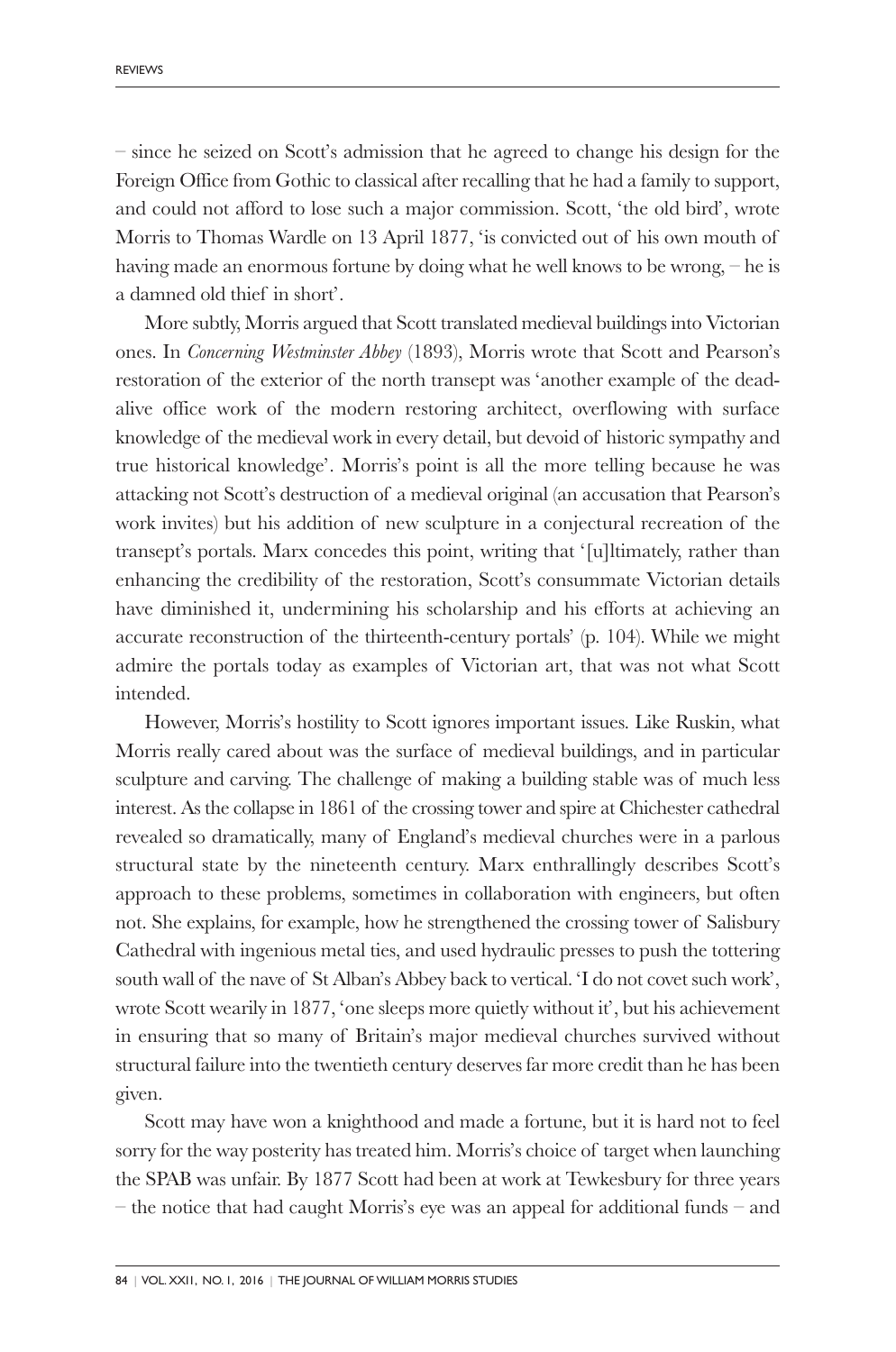nobody now would single out Tewkesbury as an example of destructive restoration. But it scarcely matters, since even in Scott's lifetime, Morris and the SPAB had won the battle of words, as Scott himself conceded, with a generosity of spirit that his opponents rarely bothered to match. He wrote of Morris's attack that 'I feel more deeply on this subject than any other, and never lose an opportunity of protesting against barbarisms of this kind, in season and out of season. I am, therefore, willing to be sacrificed by being made the victim in a cause which I have so intensely at heart.' In 1862 he had written, in words that could almost be from the SPAB's manifesto, 'I could almost wish the word "restoration" expunged from our architectural vocabulary, and that we could be content with the more commonplace term "reparation"'. The difference was that Scott was addressing architects, and by implication the clergymen who called the shots in church restoration; the SPAB – with enduring success – addressed the court of public opinion, which long ago found Scott guilty. With Stamp's splendid book, and this valuable collection of essays, we have persuasive evidence for the defence.

### **Michael Hall**

Annie Creswick Dawson and Paul Dawson,*Benjamin Creswick* (York:Guild of St George, 2015), 61 pp., 48 illustrations,£10.00 pbk, ISBN 9780993200939.

In this attractive little book, Annie Creswick Dawson sets out to restore the reputation of her great-grandfather, Benjamin Crewick (1853-1946), a currently undervalued member of the Arts and Crafts movement, known mainly for his work in terra cotta. In the Foreword Paul Dawson, the designer of the book, draws attention to the number of craft-workers whom Ruskin helped with money and advice. He remarks that at the time of his death, Creswick 'was possibly the last surviving craftsman with a direct link to John Ruskin' (p. 2).

Annie begins her account with an attractive chapter called 'Personal Recollections of My Great Grandfather', in which she recalls spending a good deal of time as a girl in the studios of her grandfather Charles, craftsman and artist, and his jeweller wife, both devotees of Ruskin. Indeed, '[h]e was present in their family life and Benjamin's teaching, and he was vital to the life we led in Edinburgh' (p. 8). The next chapter deals with 'The Early Years' in Sheffield, where Benjamin had the misfortune to be apprenticed in the knife-grinding trade. When it became obvious that his health could not stand this dangerous trade, it was fortunate that he had developed crafts interests that gave him the basis for a happy and successful life. He made good use of the Walkley Museum, which Ruskin opened in 1875 to 'feed the minds of the working men of Sheffield' (p. 13). The Swans, the curators of the Museum, recommended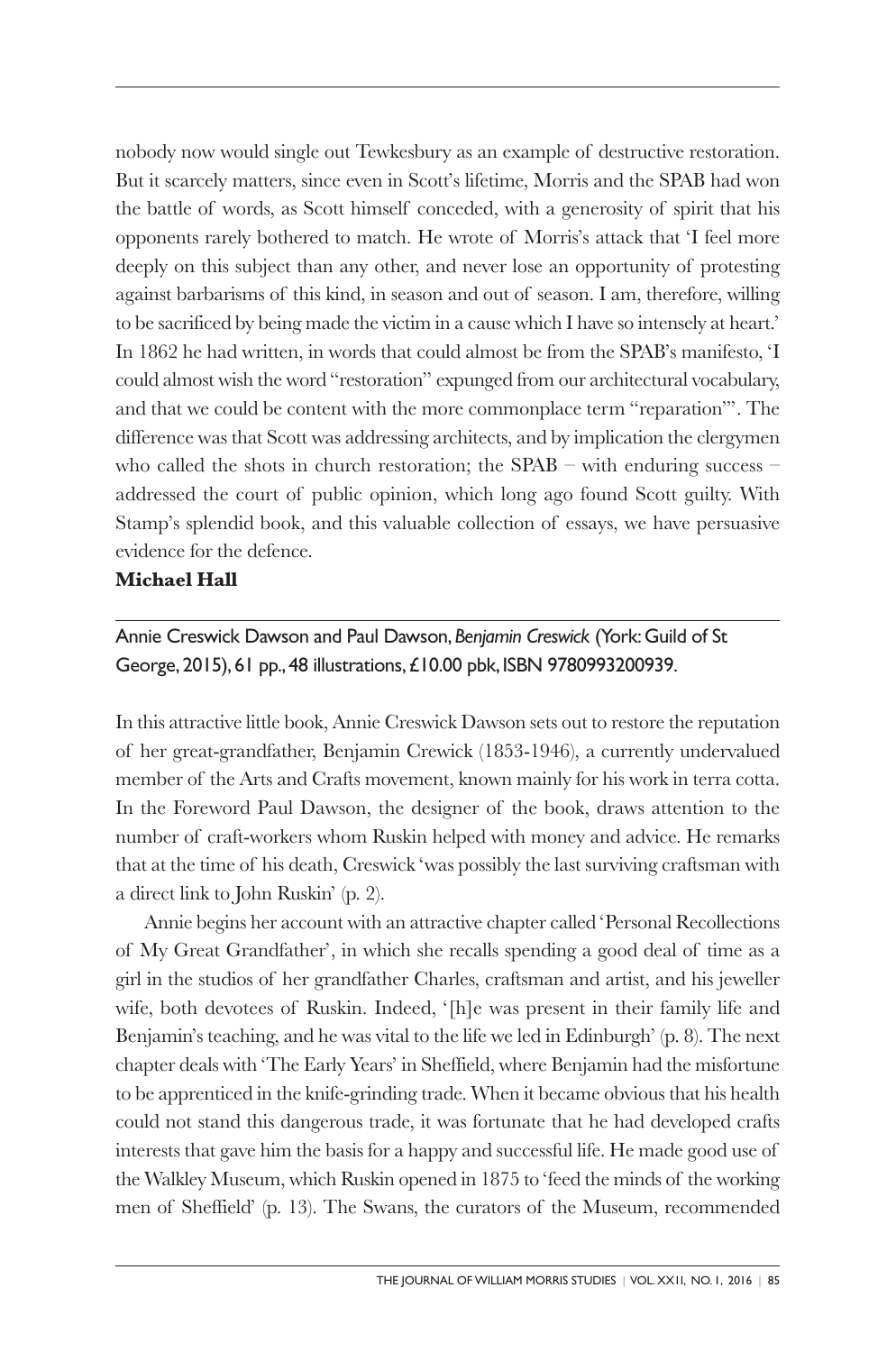him to Ruskin, who invited him to Brantwood to make a portrait bust. Soon after, Ruskin invited him to move with his family to Coniston, and gave him financial support for some four years while his craftsman's skills developed.

Benjamin then moved to London, where he met a number of prominent members of the Arts and Crafts movement, including Arthur Macmurdo, Selwyn Image, William de Morgan, and Frank Brangwyn, who became a lifelong friend. He began to exhibit his work successfully at exhibitions including the Arts and Crafts, and created his best-known work, the terra cotta frieze at Cutlers' Hall in Warwick Lane in 1887, which celebrates in its thirty-three figures 'the energy, vitality and sheer hard work of the workers [...]. We can learn much about the work process without the need for words' (p. 37). By this time Birmingham had become an important centre for the Arts and Crafts. The Birmingham Municipal School of Art needed a master for its new modelling department. Benjamin was appointed to the post, and began a new career in teaching in January 1889. He taught in a Ruskinian spirit that emphasised practice over theory, and this occasioned some criticisms from the more academic. But his knowledge and enthusiasm carried the day. Annie records that Benjamin 'took great delight in teaching, which was reflected in the success of his pupils' (p. 270). But, unlike Ruskin, he was not a writer. We are told that he published only one lecture, in 1891, in which he argued for the importance of sculpture in making people aware of English history, and so 'quicken our perceptions and sympathies with all that is noble in our national life, religious, poetic, politic and domestic (pp. 30-31). This view of the public responsibility of artists was typical of Arts and Crafts practitioners, and certainly controlled Benjamin's practice. He retired from the Birmingham School of Art in 1918, but continued working until 1926, when he retired from the post of Professor of Sculpture at the Royal Birmingham Society of Artists. His last major works were the panels for the Stations of the Cross for the Roman Catholic church of Our Lady and St Bridget in Northfield, completed in 1929. He lived in happy retirement for another seventeen years, dying in 1946.

The author supports her claims for Benjamin by drawing attention to ten 'Key Works' in various media. The earliest is the frieze for Cutlers' Hall, already discussed, followed by the Bloomsbury Library in Nechells Parkway, the Dean and Pitman Building in Corporation Street, Birmingham, the Handsworth Library, two smallerscale works, a wrought-iron bookstand of 1899 and some repoussé work, a copper casket and a panel from a scheme by the Bromsgrove Guild, several pieces of decorative stonework from Bournville, the Boldmere [War] Memorial of 1921, a large paper frieze for Crouch and Butler of Birmingham, and finally the fourteen panels of the Stations of the Cross at Northfield, described as 'Creswick's last and perhaps most dramatic project […] the only major religious work that he produced' (p. 52).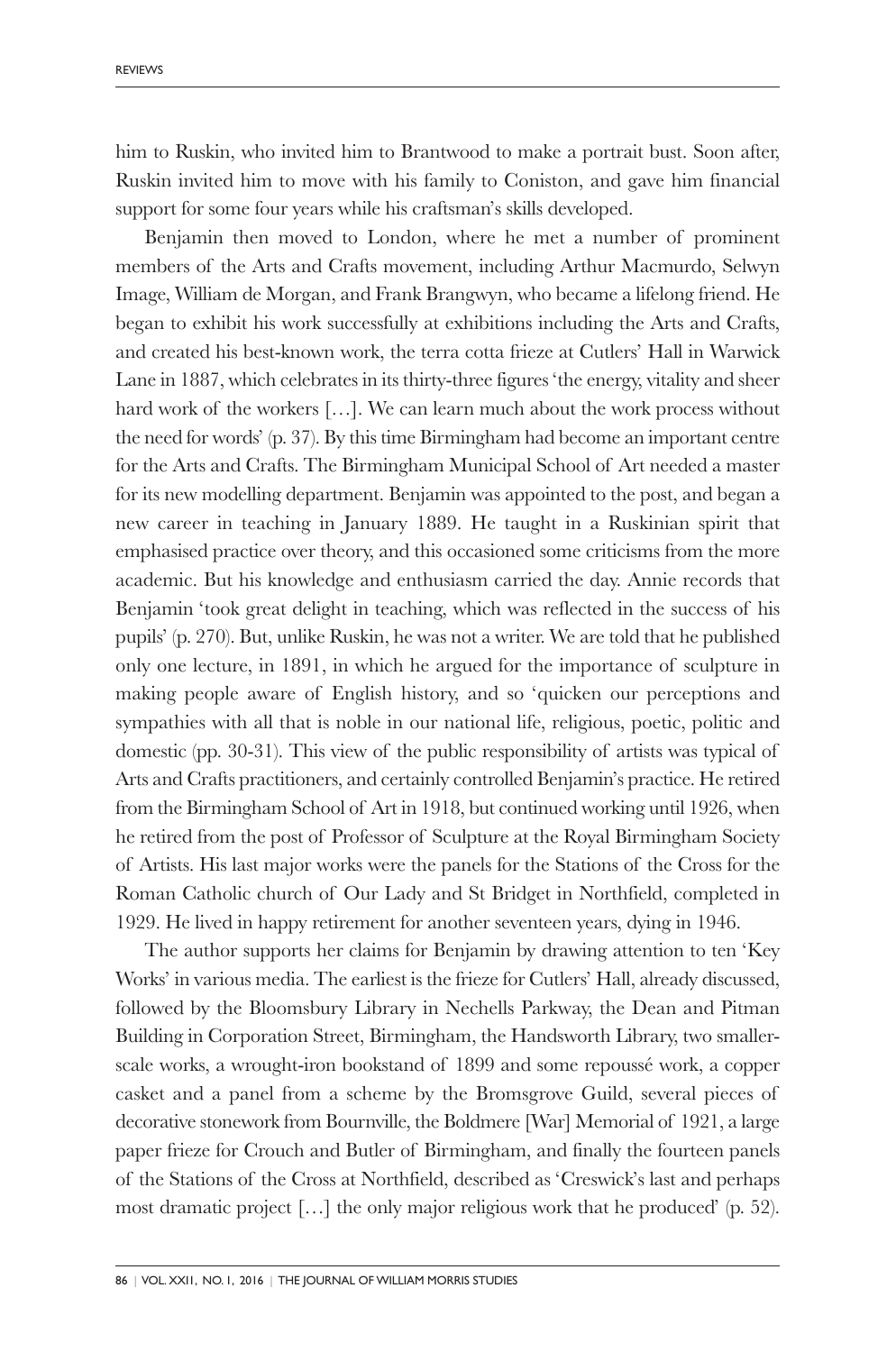The Conclusion reasserts the importance to Benjamin of Ruskin's early and continuing support, but argues also for the independence of mind shown in his work in many media. We feel the personal commitment of the author to her greatgrandfather, whose career is summarised in a timeline at the end. It is good to learn that this modest book has the support of the Guild of St. George, and that a comprehensive illustrated catalogue of Benjamin Creswick's work is in preparation. **Peter Faulkner**

Natasha Moore,*Victorian Connections:The Literary and Artistic Circles ofWilliam and Helen Allingham from the Collections of Grolier Club Members* (NewYork:The Grolier Club, 2015), 64 pp., 24 illustrations, 10 in colour,\$25.00 pbk, ISBN 9781605830599.

*Victorian Connections* is an attractive little book, showing on its front cover the poet and writer William Allingham painted in watercolour by his wife Helen, and on its back cover a pencil self-portrait by her. The frontispiece by Helen, an illustration from William's *Rhymes for the Young Folk* (1887), shows William introducing their son Henry to a leprechaun. The book, designed by Mark Samuels Lasner, is the catalogue of the exhibition at the Grolier Club from 26 March to 25 May 2015, and contains 101 entries by Natasha Moore, giving bibliographical details and information about each entry. Moore also provides a Preface about the networks of personalities within Victorian culture which produced the books and illustrations which made up the exhibition. The catalogue comes in nine parts, 'Portraits' (from one of William by Helen c.1880 to a cabinet-card photograph of Henry James by Elliott and Fry in 1890); 'Early Connections' (from a presentation copy to William Barnes of Allingham's first volume of poetry in 1850 to a *carte de visite* photograph of F.G. Stephens by Cundall & Downes in 1859); 'The PreRaphaelites' (from a presentation copy to F.G. Stephens of Allingham's *Poems* of 1850 to a presentation copy to Allingham of the 1870 translation of the *Volsunga Saga* by Eiríkr Magnússon and William Morris); 'Irish Connections' (from Allingham's *Laurence Bloomfield in Ireland* (1864) to Hugh Allingham's 1879 *Ballyshannon: Its History and Antiquities*); 'American Connections' (from the author's corrected copies of Allingham's *Poems: First American Edition* (1861) to W.M. Rossetti's 1868 selection of Whitman's *Poems*); 'Artists' (from an undated photograph of Richard Doyle to Allingham's *Songs, Ballads and Stories* of 1877); 'Writers' (from Allingham's *Ye Dirty Old Man*, 1870 or later, to a photograph of Turgenev taken in 1884); 'Family Circle' (from a presentation copy of Tennyson's *Queen Mary: A Drama* (1876?), to Allingham's *Rhymes for the Young Folk* (1887)); and 'Afterlife' (from Allingham's 1864 anthology *The Ballad Book to The Cottage Homes of England Drawn by Helen Allingham and Described by Stewart Dick* (1909)). I hope this will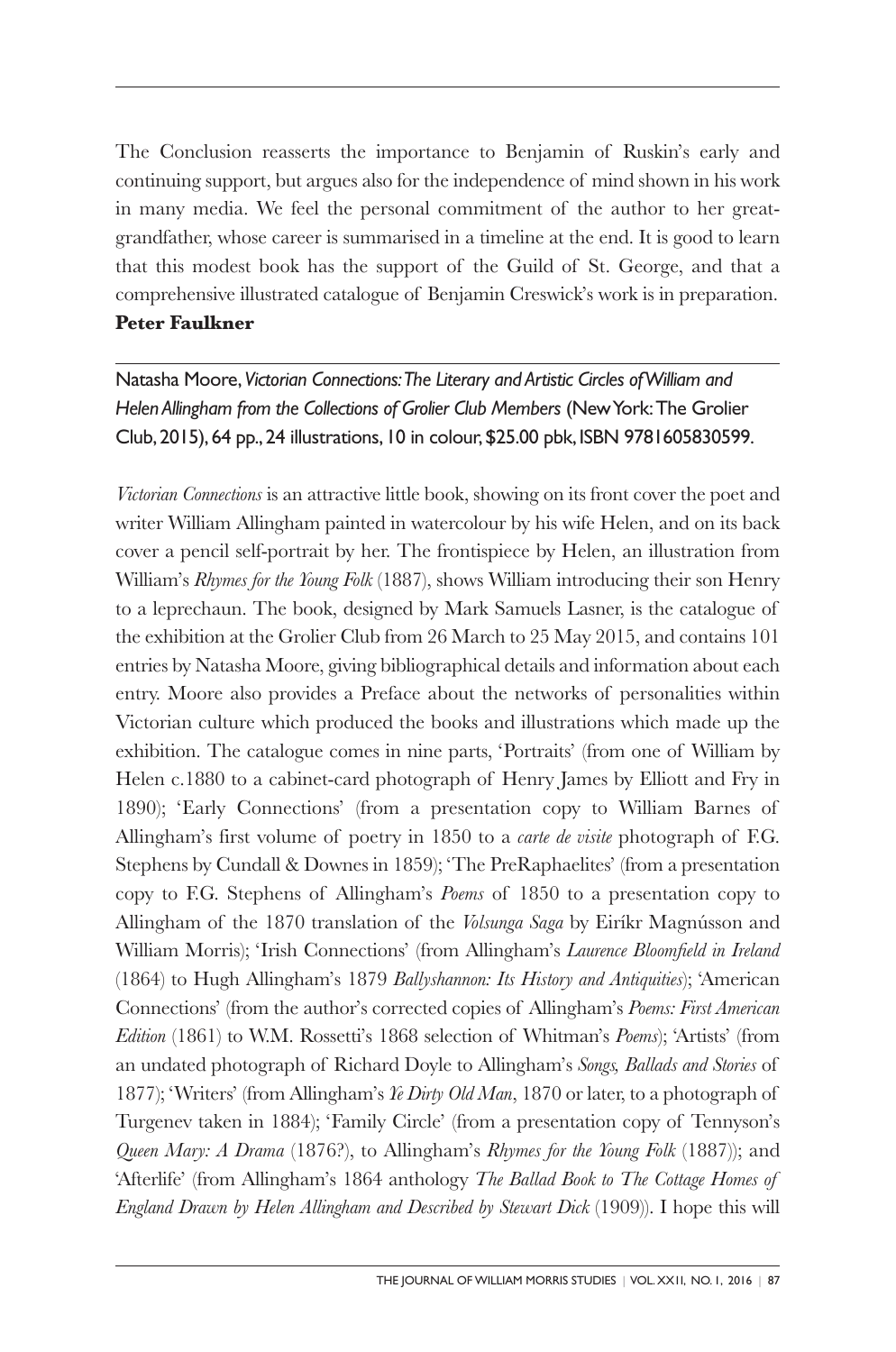give some idea of the remarkable variety of material included, although, as a catalogue, it cannot have the narrative drive of a unified story.

There are 101 entries in all, which attractively demonstrate how Victorian culture made it possible for a young man from the west coast of Ireland and his talented watercolourist wife to create what Moore calls an 'intricate network of friendships, collaborations, marriages and families' which left 'a rich textual record of the largerthan-life personalities and diverse achievements of a generation' (p. 5). The exhibition, which owed much to the scholarship and connoisseurship of Mark Samuels Lasner, must have been a great pleasure to visit, and this book makes possible a derivative pleasure for those of us unable to reach the estimable Grolier Club.

#### **Peter Faulkner**

*TheWorks of Geoffrey Chaucer* (Richmond:Bradford Exchange Press & Charles Winthrope and Sons, 2015), 554 pp., £395.00 hbk, no ISBN. Reproduction of the first edition of the Kelmscott Chaucer, leather-bound with golden thread.

For many years there have been no attempts to produce facsimile editions of Kelmscott Press titles, and suddenly we have three in quick succession: last year's exquisite Folio Society edition of *The Odes of Horace*, reviewed in a recent issue of this *Journal*, and their recent *News from Nowhere*. The largest and most elaborate of all is the new *Works of Geoffrey Chaucer*, published by Charles Winthrope and Sons. The publisher's stated aim is to produce 'the most perfect replica of this acclaimed work ever attempted' and they have certainly risen to the challenge. Sourcing a replica of the rich paper stock originally selected by Morris they have been able to reproduce the deckled edges and gilding of the original, and to recreate the width of the spine, allowing a 'lay-flat' binding, something that previous attempts to produce facsimiles of the work have failed to manage.

Intense study continues to the painstaking reproduction of the covers, the pigskin tinted to capture the rich colour and gilded decoration of the original, even to the accurate measurement of the clasps of the first edition. These unfortunately cut in slightly to the edges of the paper, a condition I have not been able to compare with the original.

But what of the printing, so disappointing in other facsimile versions? Here the type is sharp and the illustrations beautifully reproduced, accuracy continuing to include the exact shade of red for margins and headings used in the first printing. Authenticity continues to the stamp of the Doves Bindery on the inside back cover. All this research, painstaking sourcing of material and attention to detail does not come cheap and at  $£395$  this is, not surprisingly, the most expensive of modern